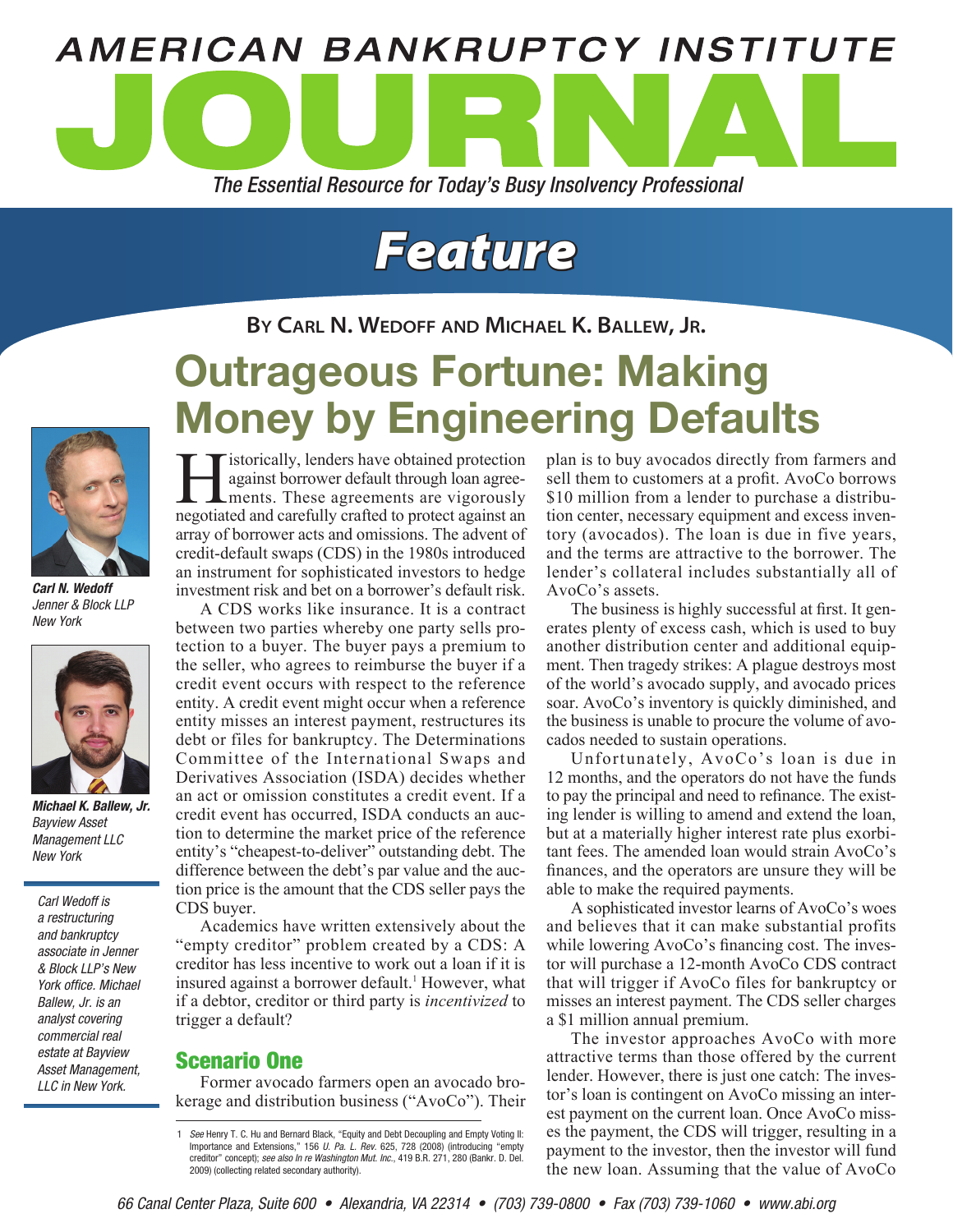debt decreases from \$10 million to below \$9 million, the investor will profit on the CDS. The money from the CDS trade can then be used to help finance AvoCo.

#### A Comparison

In 2017, GSO Capital Partners proposed a similar deal to Hovnanian Enterprises Inc., a large U.S. residential construction firm facing liquidity struggles. Hovnanian determined that the terms offered by GSO — which included long-term financing at rates below those offered by other sources and a requirement that it misses an interest payment on an intercompany note to trigger a credit event — were favorable and pursued the refinancing.

The CDS seller to GSO, Solus Alternative Asset Management LP, sued. It claimed that GSO had engineered a "sham default" and "embarked on a fraudulent scheme with Hovnanian to pervert the normal operation of the CDS market."2 Solus immediately moved to enjoin the transaction, claiming that it would suffer "massive and irreversible harm" if the trade was allowed to proceed.<sup>3</sup> Solus also argued that the trade would cause irreparable "public harm" by causing a cascade of similar transactions that would existentially threaten the CDS market.4

Hon. Laura Taylor Swain of the Southern District of New York denied the injunction motion. The effect of the transaction was "essentially economic," and the plaintiff could be compensated monetarily to remedy any harm it suffered.<sup>5</sup> Nor was there any irreparable public harm. Judge Swain stated:

[T]he allegedly threatened community of CDS market participants, consisting of CDS traders and dealers, is a relatively insular and sophisticated subset of the public. CDS market participants are empowered, through ISDA membership and participation in its governance mechanisms, to create rules to mitigate engineered-transaction-related risks through changes to ISDA documentation, policies, and procedures; the allegedly anticipated harm is thus neither inevitable nor irreparable.<sup>6</sup>

The parties settled before going to trial. Solus agreed to dismiss the lawsuit and pay an undisclosed amount to GSO, who in return agreed to allow Hovnanian to make its interest payment and not trigger the CDS.7

This form of engineered default is arguably a net positive. It allows a stressed company to obtain less-expensive financing that staves off a more serious credit event like bankruptcy and might provide a bridge to financial stability. The CDS seller is undoubtedly harmed, but as a sophisticated entity with access to the same information as the CDS buyer, sellers should also be able to price CDS to account for any engineered-default risk — a conclusion that seemed to inform Judge Swain's analysis in *Solus v. GSO*.

However, critics contend that these engineered defaults simply take advantage of loopholes within CDS contracts, damage the integrity of the CDS market and amount to market manipulation. These transactions threaten to transform a CDS from primarily a hedging instrument into an elaborate means of gambling with a tenuous connection to the financial health of the reference entity.

Moreover, the benefit of temporarily staving off bankruptcy should not be overstated. Perpetuating the life of an unhealthy company is not a good unto itself.<sup>8</sup> If attractive CDS financing only temporarily delays a bankruptcy filing, the benefit of this financing arguably does not outweigh the harm to other parties-in-interest. The real winner seems to be the CDS buyer, who obtains a potentially massive windfall from exploiting a technicality.

**As demonstrated by**  *Windstream***, parties should be wary of complex transactions structured to avoid triggering covenants in credit agreements. Even if other creditors consent to or express indifference toward a proposed transaction, it might be open to attack by sophisticated investors.** 

#### Scenario Two

Shortly after the investor's loan is funded, the avocado supply stabilizes and business begins booming. After a few years, AvoCo decides to go public and issues stocks and bonds.

AvoCo's management wants to generate extra cash by selling AvoCo's real estate holdings, but the indenture associated with the publicly traded bonds is not allowed. AvoCo structures and executes a sale-leaseback transaction that management believes will technically avoid violating the indenture.

A few years after the sale-leaseback transaction, a hedge fund reads the AvoCo bond indenture and believes that the transaction violated the indenture. The hedge fund purchases \$10 million of CDS protection with a \$1 million annual premium payment. The reference entity is AvoCo, and a "credit event" is defined as a bankruptcy filing or missed interest payment. The hedge fund then purchases 2 million AvoCo bonds at \$0.70 on the dollar or a total of \$1.4 million. The hedge fund successfully asserts that AvoCo violated the bonds' indenture by selling its real estate assets. Consequently, the bonds' outstanding principal and accrued interest is immediately due and payable. AvoCo does not have the money to repay the outstanding principal and files for bankruptcy, which triggers the CDS payment to the hedge fund.

The hedge fund delivers the bonds for the ISDA auction. They sell for \$0.70 on the dollar, so the hedge fund receives \$1.4 million from the sale of its bonds. No profit is made from the sale of the bonds (excluding accrued interest). However, they also receive a payment for the CDS they own

<sup>2</sup> Complaint ¶¶ 4, 8-9, *Solus Alternative Asset Mgmt. LP v. GSO Capital Partners LP*, No. 18-cv-232 (S.D.N.Y. Jan. 11, 2018), Dkt. 1.

<sup>3</sup> Mem. Supp. Mot. Prelim. Inj. at 3, *Solus v. GSO*, Dkt. 6.

<sup>4</sup> *See id*. at 11, 25.

<sup>5</sup> *Solus Alternative Asset Mgmt. LP v. GSO Capital Partners LP*, No. 18-cv-232, 2018 WL 620490, at \*6 (S.D.N.Y. Jan. 29, 2018). 6 *Id*.

<sup>7</sup> Andrew Scurria, "Blackstone Stands Down on Hovnanian Swaps Wager," *Wall St. J.*, May 30, 2018, *available at* wsj.com/articles/blackstone-stands-down-on-hovnanian-swaps-wager-1527722945 (unless otherwise specified, all links in this article were last visited on April 25, 2019).

<sup>8</sup> *See, e.g., In re TOUSA Inc.*, 680 F.3d 1298, 1311 (11th Cir. 2012) ("A corporation is not a biological entity for which it can be presumed that any act which extends its existence is beneficial to it." (citation omitted)).